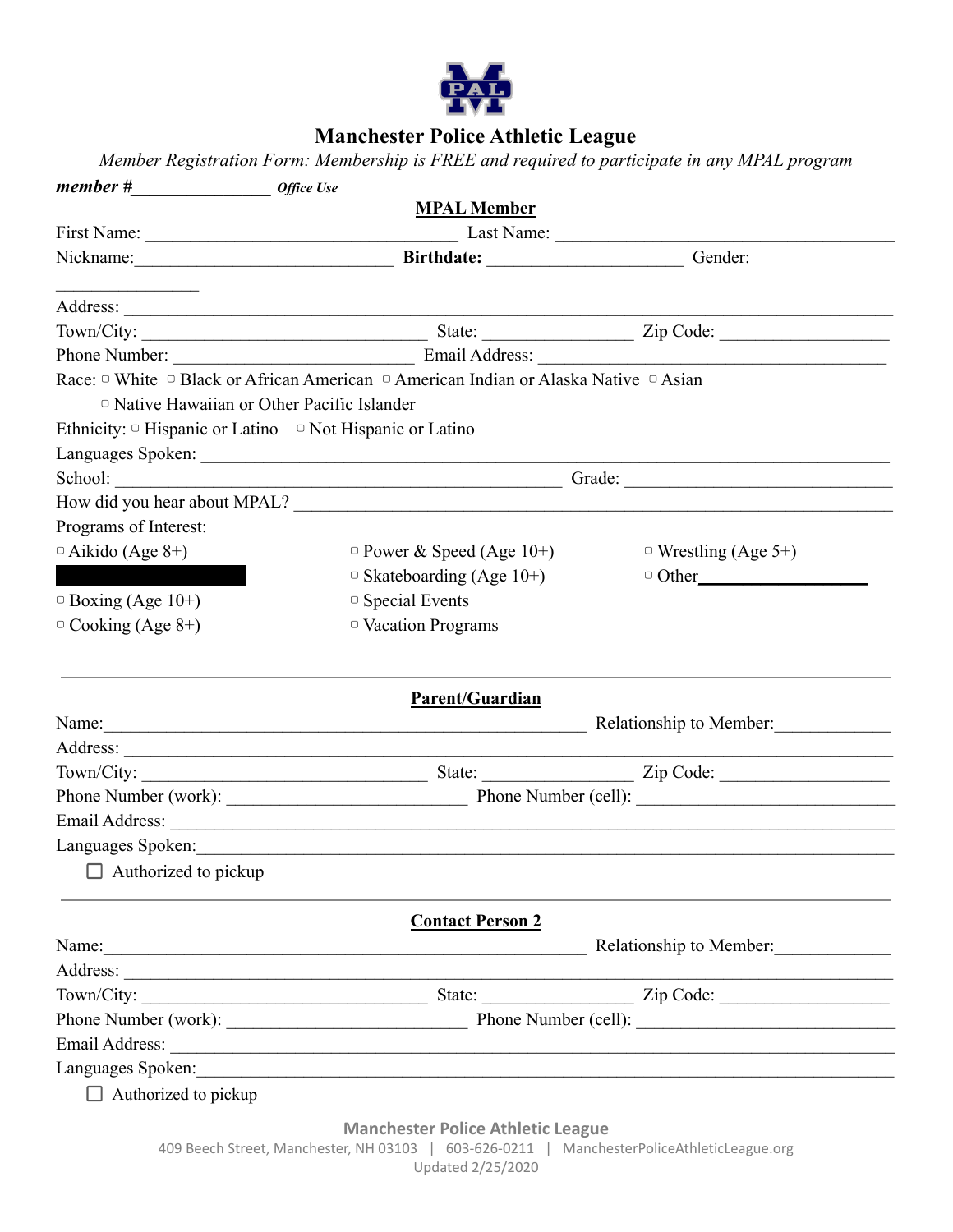

## **The Manchester Police Athletic League is NOT an allergen-free facility.** *If any information provided on this form changes, please notify the Manchester Police Athletic League.* **MANCHESTER POLICE ATHLETIC LEAGUE, INC.** *Permission to participate; Release and Waiver of Liability, Permission to Use Photograph*

The Manchester Police Athletic League, Inc. (the Owner) is the owner and operator of the MPAL/Officer Michael Briggs Community Center located at 409 Beech St., Manchester, NH (the facility). The Owner operates organized individual and team athletic and recreational activities at the facility, including but not limited to the sports of Boxing, Judo, Wrestling, Aikido (the "activities"). For and in consideration of being allowed to participate in the Activities, the undersigned agrees as follows:

- 1. I certify that I am/I am the parent/legal guardian of  $(MPAL$  member), who desires to participate in the MPAL activities and understand and accept the condition that the Owner and it's staff will not be held liable for any injuries which may occur during training at the Owner's facility or being transported to or from any of the other locations where a MPAL activity/function occurs. I, the participant or parent/legal guardian of the participant, accept this risk and assume all liability and expenses incurred as a result of an injury, which takes place during an Owner activity/function. In the event of an injury, I give the Owner staff permission to provide or obtain medical care for a condition arising during participation in Owner activities/function, including medical or surgical treatment recommended by a medical doctor.
- 2. By my signature below, I grant permission for myself/my child to participate in any or all of the activities. I represent that I am/my child is physically fit and capable of participating in the Activities without medical restriction. I acknowledge and agree that participation in the Activities, and/or transportation to and from the Activities, by their nature and whether as a coach, player, referee, or in any other capacity, may be perilous and involves the substantial risk of serious personal injury and/or death or property damage to me/my child. By allowing myself/my child to participate in the Activities, I knowingly and voluntarily, for myself/my child, assume all such risks. I have made the following arrangements for medical and accident insurance to cover doctor and/or hospital bills which may be incurred as a result of injury to me/my child.
	- \_\_\_\_\_ I am/My child is covered by a medical and accident insurance policy.
	- \_\_\_\_\_ I do not have a medical or accident insurance policy to pay for a doctor and/or hospital bills in the
		- event I am/my child is injured, I agree to pay those bills out of my own funds.
- 3. For myself/myself and my child, I hereby release from liability, waive all claims against, discharge and covenant not to sue the Owner and/or its members, staff, officers, directors, agents, or employees (collectively, the "Releasees") for any and all personal injury and/or death and/or property damage suffered by me/my child while I am/he or she is participating in any way in the Activities or otherwise within the Facility or upon the property upon which the Facility is located.
- 4. For myself/myself and my child, I hereby assume full responsibility for, and the risk of, bodily injury, death, or property damage suffered by me/my child caused by the negligence of any Release while I am/my child is participating in any way in the Activities or otherwise within the Facility or upon the property upon which the Facility is located.
- 5. I grant to the Owner, its representatives, employees, volunteers, and partners the right to take photographs of me/my child/my property in connection with the above-identified subject. I authorize the Owner, its assigns and transferees to copyright, use and publish the same in print and/or electronically. I agree that the Owner may use such photographs of me with or without my name and for any lawful purpose, including for example such purposes as publicity, illustration, advertising, and Web content. I have read and understand the above.
- 6. I have fully read and voluntarily signed this release and Waiver of Liability, and further agree that no oral representations, statements, or inducements apart from foregoing written agreement have been made.

Signature  $\Box$ 

*Parent or legal guardian signature required if younger than 18.*

Print Name of Signer  $\Box$ 

| <b>Office Use Only:</b> Photo taken: $\circ$<br>Card issued: $\circ$   Entered in system by:<br>on date:        |  |  |  |  |  |  |
|-----------------------------------------------------------------------------------------------------------------|--|--|--|--|--|--|
| <b>Manchester Police Athletic League</b>                                                                        |  |  |  |  |  |  |
| 409 Beech Street, Manchester, NH 03103   603-626-0211   ManchesterPoliceAthleticLeague.org<br>Updated 2/25/2020 |  |  |  |  |  |  |